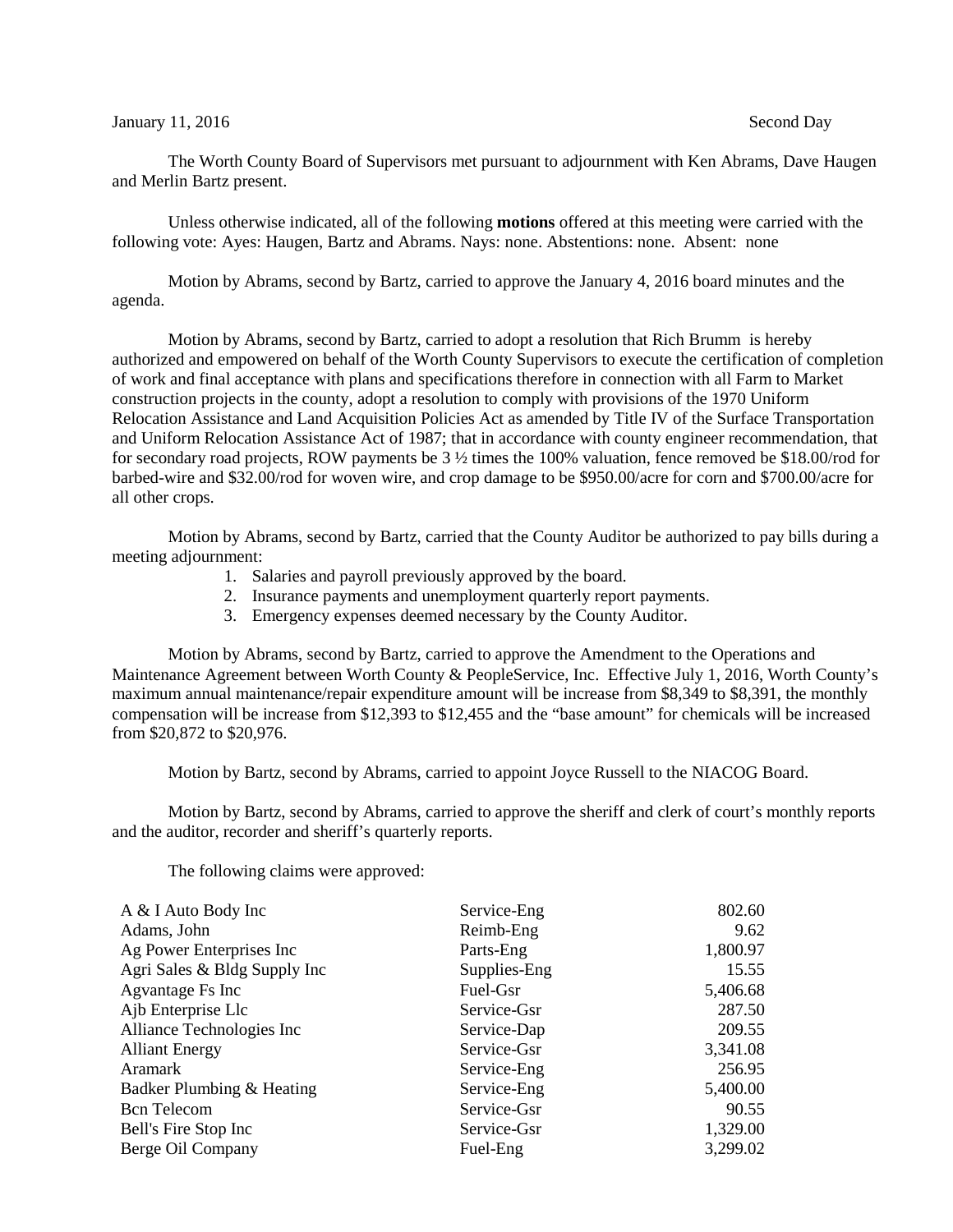| <b>Black Hills Energy Inc</b>          | Service-Eng             | 512.87    |
|----------------------------------------|-------------------------|-----------|
| Block, Dan                             | Reimb-Con               | 47.31     |
| <b>Bmc Aggregates Lc</b>               | Rock-Eng                | 2,794.15  |
| Bolton & Menk Inc                      | Dd 18 Prof Services     | 454.08    |
| <b>Businessware Solutions Inc</b>      | Service-Dap             | 33.58     |
| C J Cooper & Associates Inc            | Fees-Eng                | 245.00    |
| <b>Card Center</b>                     | Equip-Dap               | 2,121.37  |
| <b>Carquest Auto Parts Inc</b>         | Supplies-Eng            | 2,858.18  |
| <b>Cdw Government Inc</b>              | Equip-Dap               | 6,077.15  |
| <b>Cemstone Concrete Materials</b>     | Supplies-Eng            | 901.08    |
| Century Ag Inc                         | Dd 23 Lat 9 Tile Repair | 2,346.43  |
| Centurylink                            | Service-Eng             | 48.43     |
| <b>Certified Laboratories</b>          | Fuel-Eng                | 1,115.20  |
| City Of Fertile                        | Service-Eng             | 1,941.56  |
| City Of Grafton                        | Rutf-Eng                | 1,079.29  |
| City Of Hanlontown                     | Rutf-Eng                | 438.76    |
| City Of Joice                          | Service-Eng             | 1,099.26  |
| <b>City Of Kensett</b>                 | Service-Eng             | 561.43    |
| City Of Manly                          | Service-Eng             | 51.85     |
| City Of Northwood                      | Service-Eng             | 350.32    |
| <b>Culligan Of Mason City</b>          | Service-Gsr             | 96.00     |
| Deano's Road Dust Control              | Supplies-Eng            | 1,060.80  |
| Dick's Place Body & Tow                | Service-Eng             | 200.00    |
| Eilertson Repair                       | Service-Con             | 612.00    |
| Elderbridge Agency On Aging            | Fy16 Appro-Org          | 2,533.00  |
| <b>Electronic Engineering</b>          | Service-Ema             | 29.70     |
| <b>Falkstone Llc</b>                   | Rock-Eng                | 994.66    |
| <b>Fastenal Company</b>                | Parts-Eng               | 215.50    |
| <b>Fertile Pronto</b>                  | Fuel-Eng                | 100.44    |
| Fertile Public Library                 | Fy16 Appro-Org          | 8,250.00  |
| <b>Five Star Cooperative</b>           | Parts-Eng               | 11.74     |
| <b>Grafton Public Library</b>          | Fy16 Appro-Org          | 8,250.00  |
| Greve Law Office                       | Exp-Aty                 | 64.00     |
| Grp & Associates Inc                   | Service-Phd             | 45.00     |
| Haugen, David                          | Mileage-Sup             | 178.88    |
| Helps Drain Cleaning                   | Service-Eng             | 300.00    |
| Hogen Lawn Care                        | Service-Gsr             | 586.00    |
| Huber Supply Co Inc                    | Service-Eng             | 105.00    |
| I35/105 Welcome Center Inc.            | H/M Tax-Org             | 14,720.08 |
| Ia County Recorders Assn               | Dues-Rec                | 200.00    |
| Ia Dept Of Revenue                     | Edu-Asr                 | 75.00     |
| Iaccbe                                 | Edu-Con                 | 380.00    |
| Imwca                                  | Wk Comp Prem-Ins        | 6,765.00  |
| <b>Institute Of Ia Cert Assessors</b>  | Edu-Asr                 | 275.00    |
| <b>Interstate Batteries</b>            | Supplies-Eng            | 302.01    |
| Ip Pathways                            | Service-Dap             | 21,100.00 |
|                                        | Supplies-Dap            | 517.34    |
| Itsavvy Llc<br><b>Johnson Sanitary</b> |                         | 918.70    |
|                                        | Supplies-Gsr            |           |
| Johnson, Teresa                        | Mileage-Phd             | 72.00     |
| Joice Public Library                   | Fy16 Appro-Org          | 8,250.00  |
| Kensett Public Library                 | Fy16 Appro-Org          | 8,250.00  |
| Kinney Memorial Library                | Fy16 Appro-Org          | 8,250.00  |
| Kirschbaum Elec & Plumbing             | Service-Con             | 1,089.00  |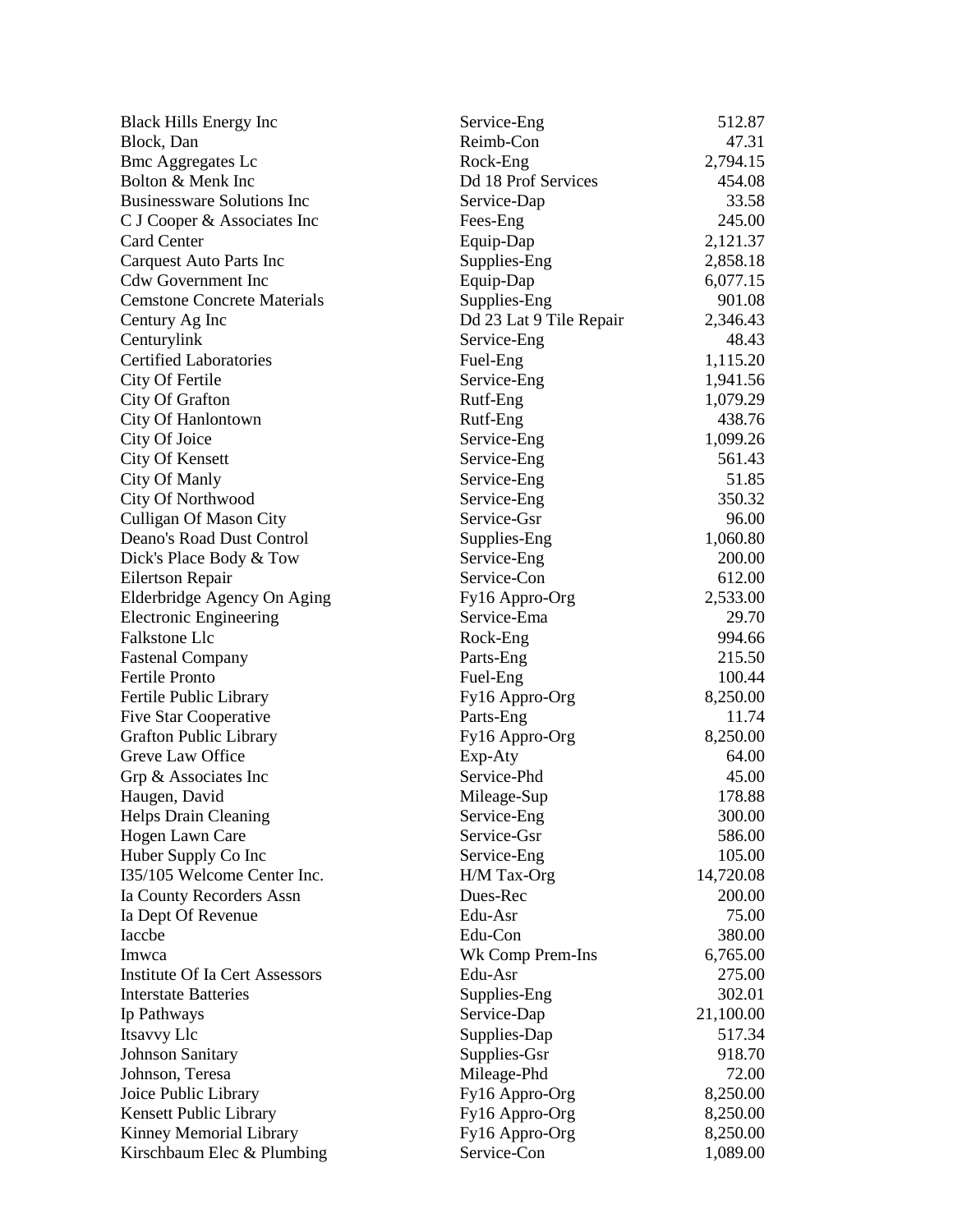| <b>Knudtson Automotive Service</b> | Service-Shf                | 1,136.95  |
|------------------------------------|----------------------------|-----------|
| Kuennen, Art                       | Service-Eng                | 750.00    |
| Larsen Plumbing & Heating Inc      | Service-Gsr                | 1,019.14  |
| <b>Lawson Products Inc</b>         | Supplies-Eng               | 345.77    |
| Lea Mobile Glass Inc               | Service-Eng                | 190.00    |
| Mail Services Llc                  | Service-Trs                | 273.90    |
| Manly Congregate Meals Budget      | Fy16 Appro-Org             | 1,050.00  |
| Manly Fire Dept                    | Reimb-E911                 | 2,000.00  |
| <b>Manly Junction Signal</b>       | Service-Shf                | 25.00     |
| Manly Public Library               | Fy16 Appro-Org             | 8,250.00  |
| Marco Technologies Llc             | Service-Trs                | 184.15    |
| Matt Parrott/Storey Kenworthy      | Supplies-Dap               | 118.88    |
| Mediacom                           | Service-Gsr                | 1,642.32  |
| Mid-States Organized Crime Inf     | Fees-Shf                   | 150.00    |
| <b>Midwest Technology Services</b> | Equip-Dap                  | 1,829.88  |
| Mike's C & O Tire                  | Tires-Eng                  | 463.76    |
| Myli, Diane                        | Mileage-Phd                | 41.95     |
| Napa Auto Parts                    | <b>Supplies Credit-Eng</b> | 326.58    |
| No Ia Mercy Clinics                | Service-Shf                | 204.00    |
| North Iowa Distributing            | Supplies-Gsr               | 610.00    |
| Northwood Anchor Inc               | Service-Shf                | 38.00     |
| Northwood Meals On Wheels          | Fy16 Appro-Org             | 1,050.00  |
| Northwood Public Library           | Fy16 Appro-Org             | 8,250.00  |
| Northwood Sanitation Llc           | Service-Gsr                | 181.50    |
| Northwood True Value               | Service-Sdp                | 444.98    |
| Nuss Truck & Equipment             | Parts Credit-Eng           | 45,290.93 |
| <b>Olson Trading Post Inc</b>      | Supplies-Eng               | 810.69    |
| Peterson Excavating & Drng Inc     | Service-Cap                | 2,020.80  |
| Plunkett's Pest Control Inc        | Service-Shf                | 100.00    |
| <b>Premier Cleaners</b>            | Service-Shf                | 15.07     |
| Printing Services Inc              | Supplies-Dap               | 211.69    |
| <b>Purchase Power</b>              | Postage-Trs                | 39.98     |
| <b>Ram Systems</b>                 | Service-Phd                | 695.00    |
| Reindl Repair                      | Service-Shf                | 22.50     |
| Reinhart Food Service Llc          | Supplies-Shf               | 232.95    |
| Reyerson, Jessica                  | Mileage-Phd                | 14.00     |
| Rognes Bros Excavating Inc         | Dd 10 Lat 9 Ditch Cleaning | 1,400.48  |
| Rohne, Joel                        | Mileage-It/Gis             | 225.68    |
| <b>R</b> svp                       | Fy16 Appro-Org             | 2,250.00  |
| Schickel, Candila                  | Service-Chm                | 180.00    |
| Scott Van Keppel Llc               | Parts-Eng                  | 660.95    |
| Singelstad's Hardware              | Supplies-Eng               | 40.43     |
| <b>Treat America Food Services</b> | Edu-Shf                    | 2,642.50  |
| <b>Tyler Technologies Inc</b>      | Service-Dap                | 6,474.46  |
| Universal Contractors Inc          | Project-Cap                | 46,127.50 |
| Us Cellular                        | Service-Eng                | 400.35    |
| <b>Verizon Wireless</b>            | Service-Phd                | 1,782.96  |
| Winnebago Coop Telephone Assn      | Service-Sdp                | 1,023.82  |
| Win-Worth Betco                    | H/M Tax-Org                | 10,830.12 |
| Worth Co Emergency Mgmt            | 3rd Qtr-Dis/Ema            | 14,203.50 |
| Worth Co Historical Society        | Fy16 Appro-Org             | 8,970.08  |
| Worth County Engineer              | Fuel-Phd                   | 5,053.09  |
| Worth County Extension             | Fy16 Appro-Org             | 20,000.00 |